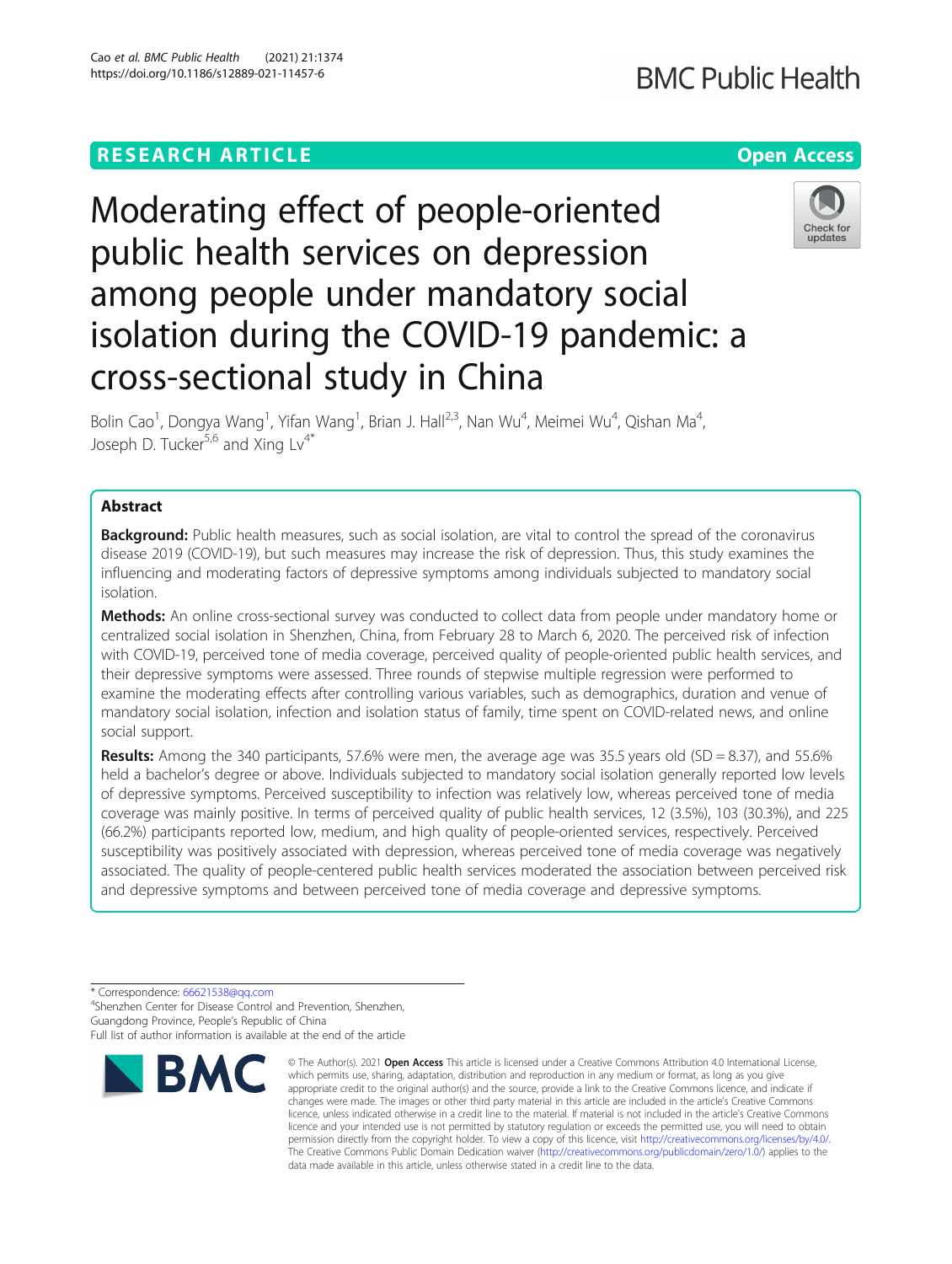**Conclusions:** This study revealed the depressive symptoms among individuals subjected to mandatory social isolation during the COVID-19 pandemic and highlighted that frontline public health workers play a critical role in protecting public mental health.

Keywords: COVID-19, Coronavirus, Depression, Mental health, Public health services

# Background

The coronavirus disease 2019 (COVID-19) first broke out in Wuhan, China, in December 2019, which has since affected more than 200 countries. According to the data of the World Health Organization (WHO), 75 million cases and 1.6 million deaths due to COVID-19 have been confirmed worldwide as of December 2020 [\[1](#page-10-0)]. Social isolation has been the cornerstone of effective public response to this health crisis [[2](#page-10-0)] because this method can prevent transmission to close contacts and other people. By late January, several cities in China have begun to implement stringent social isolation policies. Then, by the middle of February 2020, such policies have restricted the movement of more than 500 million persons across 80 Chinese cities [\[3\]](#page-10-0).

Although evidence that mass quarantine is an effective preventive measure has been provided, scholars have called for caution in implementing social isolation due to its adverse effects on mental health [[4](#page-10-0)]. Such mental health problems include, but not limited to, anxiety disorder and depression. These problems occur mainly because of fear of infection, distress and boredom, reduced social and physical contact, and disruption of normal life during social isolation [[5\]](#page-10-0). Previous research showed that the negative effects of social isolation may continue up to 3 years after the isolation period, which is similar to the influence of post-traumatic stress disorder [\[6](#page-10-0)]. Among the various psychological problems, depression is the most common mental health issue related to COVID-19 [[7\]](#page-10-0).

Several factors could influence depression among individuals subjected to mandatory isolation. First, perceived threat and risk of public health emergencies, including perceived susceptibility and severity, may influence depression levels among such individuals [[8](#page-10-0)]. Perceived susceptibility refers to the likelihood that people feel that they will be infected, whereas perceived severity indicates that people consider the consequences of infection as fatal [[9\]](#page-10-0). High levels of perceived risk may be associated with increased depressive symptoms [\[10](#page-10-0)]. Second, the media can provide many channels for spreading news and information about the COVID-19 pandemic and forming one's understanding of such information. However, differences of stances and opinions across these media channels may exist, and the tone of media reports may range from positive and encouraging (i.e., medical staff exerting heroic efforts on the front line in the fight against the COVID-19 pandemic) to negative and desperate (i.e., severe shortage of personal protective equipment for healthcare workers). People subjected to mandatory social isolation who are affected by negative media reports are more likely to suffer from mental health problems [[11\]](#page-10-0).

The existing research rarely mentions the impact of public health services on the mental health of people subjected to mandatory isolation. During the COVID-19 pandemic, China was the first country to implement social distancing policies, which were supported by multiple public health services. Community-based public health service providers are responsible for providing daily support to individuals under mandatory isolation. The main public health services include delivery of daily meals, provision of essentials, monitoring of body temperature, and provision of primary guidelines for seeking medical help as necessary [\[12](#page-10-0)]. Frontline public health workers providing these services were deeply involved in the lives of people under mandatory social isolation and thus may play a vital role in their mental health. The provision of high-quality people-oriented public health services may alleviate the depressive symptoms of people under mandatory social isolation, whereas low-quality community-based public health services may exacerbate their depressive symptoms.

In addition, the quality of public health services procured may moderate the associations between perceived risk and perceived tone of media coverage and depressive symptoms among individuals under mandatory social isolation. In line with the theory of people-centered public health services, public health workers are encouraged to show empathy, respect, engagement, individualized focus, and coordinated care to enable people to live a meaningful life [[13](#page-10-0)]. Calling for humanism in medicine and holistic healing has been a longstanding principle [[14\]](#page-10-0). This principle aims to place human beings at the center, express sympathy to those suffering, and promote better an understanding and experience of medical services. In this manner, people-oriented public health services could play salient roles in improving mental health among people subjected to mandatory social isolation. For individuals with high-risk perception, highquality people-oriented public health services may provide a sense of comfort and security, which are associated with less depressive symptoms. By contrast, lowquality public health services may aggravate negative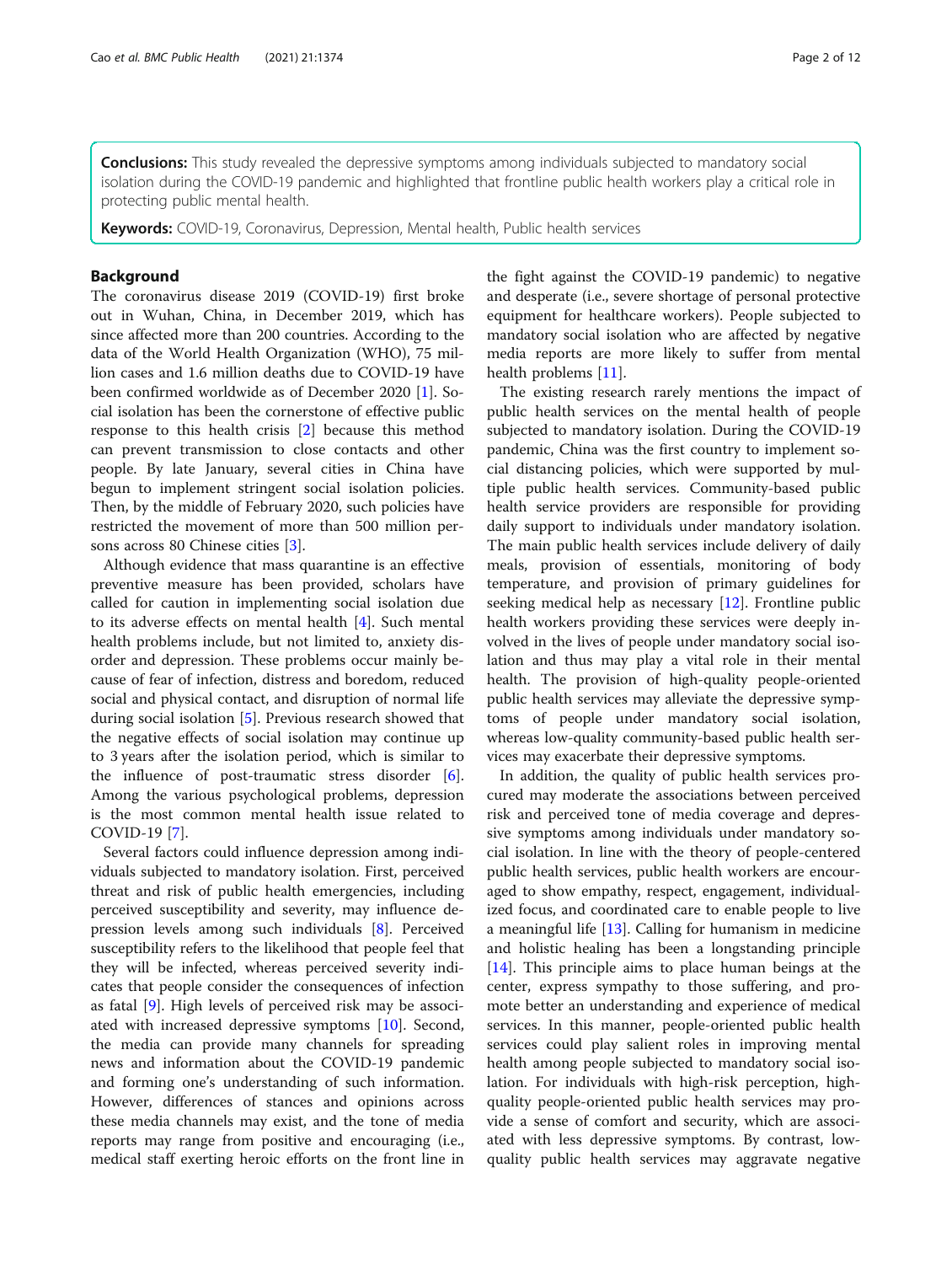feelings and are associated with increased depressive symptoms. Similarly, high-quality people-oriented public health services could alleviate negative feelings among individuals who perceive a negative tone from media reports, which is related to less depressive symptoms. Moreover, high-quality people-oriented public health services can enhance the positive perception of media coverage. Thus, such services would be associated with less depressive symptoms among individuals subjected to mandatory social isolation.

The objective of this study is threefold: (1) to examine depression among the isolated population, (2) to investigate the association among perceived risk, perceived tone of media reports, and depression during COVID-19, and (3) to explore the moderating role of peoplecentered public health services on the association between perceived risk and tone of media reports on depressive symptoms during the COVID-19 pandemic.

# **Methods**

#### Research context

Considering the rapid spread of COVID-19, many provincial and municipal Chinese governments have taken the highest level of response to major public health emergencies since the end of January 2020 [[15\]](#page-10-0). These responses included strict measures in conducting a comprehensive screening of people arriving from cities with a high disease burden. Shenzhen City in Guangdong Province is one of the cities implementing such strict response measures. The city is home to 4 million permanent residents and a floating population of 8.5 million. All residents who visited or stayed in key pandemic areas (e.g., Hubei Province) in the past 14 days before returning to Shenzhen were required to undergo 14 days of mandatory social isolation. Individuals who have been in close contact with patients diagnosed positive for COVID-19 were also required to undergo stringent quarantine. As of February 28, 2020, 418 positive cases of COVID-19 were confirmed in Shenzhen. Among them, 141 were from Hubei Province, which was the hardest hit area, and 261 cases were local [\[16](#page-10-0)].

Unlike many countries that encouraged citizens to self-isolate, China implemented mandatory social isolation for these groups who visited or stayed in key pandemic areas from late January to late April of 2020. As of February 21, 2020, the number of residents in Shenzhen who were under home or centralized social isolation reached approximately 25,000. According to the regulations in Shenzhen, the difference between homebased and centralized isolation is whether the person required for mandatory social isolation has the conditions for home isolation, such as whether each home for isolation has a single room and independent bathroom and whether community management is available for the

place. If the home does not meet the conditions for home-based mandatory social isolation, the individual needs to be isolated in a hotel. Regardless of homebased or centralized isolation, public health worker's services were not different. However, people may feel more familiar and comfortable with the home environment.

# Sample collection

The study conducted an online cross-sectional survey among individuals subjected to mandatory home or centralized social isolation in Shenzhen from February 28 to March 6, 2020. To be eligible for the study, participants must be above 16 years old and currently under or have experienced and completed mandatory home or centralized social isolation during the survey period. At the time of the survey, conducting a field investigation was not possible or allowed. Thus, this study conducted online surveys as this method provides a unique opportunity for research in the COVID-19 era and is the tool of choice among researchers [[17](#page-10-0)].

First, out of 10 districts in Shenzhen, two districts, namely, Luohu and Longgang, were randomly selected for investigation. Luohu District is located in the south part of Shenzhen, which is very close to Hong Kong with a well-developed economy. Longgang District lies in the north part of Shenzhen, which is far from Shenzhen's Bay Area with a relatively underdeveloped economy. The geographical area of Longgang District is  $388.22 \text{ m}^2$ , which is much larger than that of Luohu District (78.75 m<sup>2</sup>). Both districts are composed of a large number of permanent and floating populations. As of the end of 2018, Luohu District had a total population of 1.03 million and a permanent population of 0.6 million. The permanent population of Longgang District exceeded 2.3 million, and of which, the permanent population was only 0.72 million [[18](#page-10-0)]. Second, to reach the individuals subjected to mandatory social isolation who were considered a part of the "hidden population" [\[19](#page-10-0), [20\]](#page-10-0), the researchers cooperated with public health workers in local communities to distribute the online questionnaire. The survey questionnaire was initially published in the working groups of the two districts for pandemic management through WeChat (China's most popular social media platform). A total of 67 public health service workers in the local communities have seen the survey link and forwarded the questionnaire to individuals subjected to mandatory social isolation.

Specifically, as public health service workers were responsible for providing daily necessities and monitoring health status (i.e., body temperature), they had access to the contact information of individuals under mandatory isolation. Moreover, WeChat is easy to use and can transmit pictures to facilitate monitoring. Thus, public health workers and people under mandatory social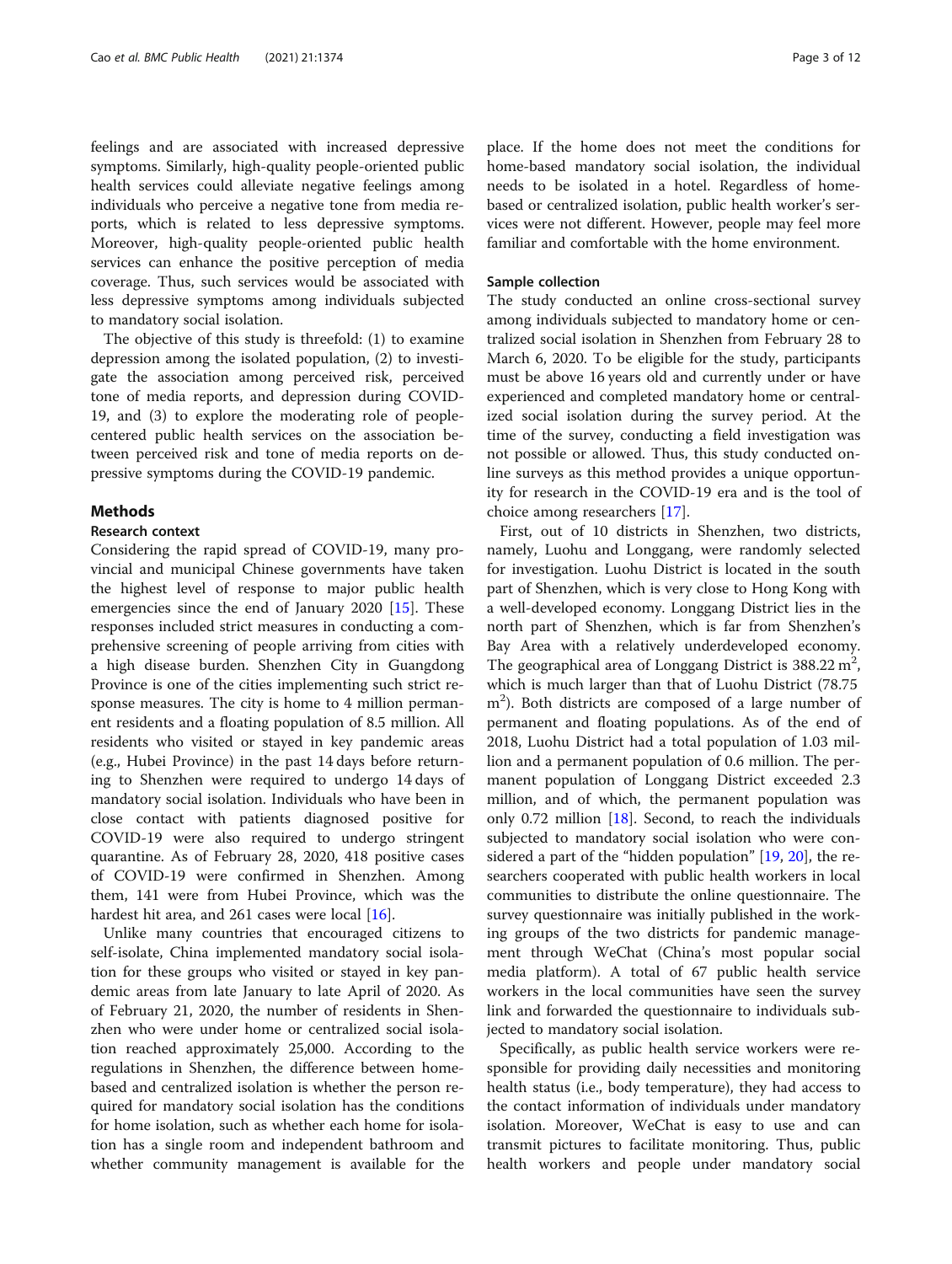isolation tend to be friends on WeChat. The local public health workers sent the survey links or quick response codes containing the survey link to the participants through WeChat. The participants read the informed consent before answering the survey and then voluntarily and anonymously completed the survey. The majority of participants spent 3–5 min to fill the questionnaire (Additional file [1](#page-9-0)). Because the online survey tool reminded respondents to answer all the required questions, the study contained no missing data. Overtly incorrect and unreasonable entries, however, were removed and considered as missing data. According to backstage data of the survey link, 65 people did not complete the questionnaire after entering the survey's webpage. The response rate was 84%.

The sample size was calculated based on the assumption that people under home or centralized social isolation would present 10% more depressive symptoms than regular individuals during the COVID-19 pandemic [\[21](#page-10-0)]. Therefore, a sample size of 335 would ensure that statistical analysis with  $\alpha = .05$  has an 80% ability to examine the differences in depressive symptoms of people under mandatory social isolation.

The study obtained approval from the institutional review board of the Shenzhen Center for Disease Control and Prevention.

#### Measurements

# Depression

Depression refers to various negative psychological symptoms, such as depressive mood, loss of interest, fatigue, difficulty in paying attention, and suicidal ideation. Depression was measured using the Patient Health Questionnaire Depression scale (PHQ-9) [\[22](#page-10-0)], which was previously validated for use among Chinese adults. The participants rated the extent to which they experienced nine psychological symptoms using a four-point scale, ranging from  $0 = \text{``not at all''}$  to  $3 = \text{``nearly every}$ day." The reliability of the scale as used in the study was acceptable with a Cronbach's alpha coefficient of .89. The scores of the nine items were summed for analysis. Referring to other studies using PHQ-9, this study also considered 0–4 points as no depression, 5–9 points as mild depression, 10–14 points as moderate depression, 15–19 points as moderately severe depression, and 20– 27 points as a severe depression [[22\]](#page-10-0).

#### Perceived risk

Perceived risk indicates individuals' subjective perception of certain risks, which are specifically represented by perceived severity and perceived susceptibility. In the present study, perceived severity was assessed by the perception of how long the pandemic would continue to influence people's life. The participants rated their

responses using a five-point scale, ranging from  $1 =$ "Less than 1 week" to 5 = "More than 6 months." In addition, perceived susceptibility was measured by the perception of the possibility that one could contract the virus during social isolation. The participants rated the probabilities from  $1 =$  "highly unlikely" to  $5 =$  "highly" likely."

#### Perceived tone of media coverage

The perceived tone of media coverage showcases the tone or emotions perceived from the media coverage on COVID-19. The perceived tone of media coverage was evaluated using seven items on a bipolar semantic scale. The seven pairs of opposite adjectives included negative versus positive, critical versus encouraging, complaining versus forgiving, nonreflective versus reflective, worried versus composed, indifferent versus touching, and timid versus brave. The participants rated their responses using a seven-point scale, ranging from − 3 to 3. The Cronbach's alpha coefficient reached .91, which indicated excellent reliability. The scores of the seven items were averaged for analysis.

#### People-oriented public health services

People-oriented public health services measured whether public health officials and workers that were designated to support the daily life routine of people under mandatory home or centralized social isolation were understanding, caring, and trustworthy. In total, three statements were presented, namely, "Public health service workers responded to my question in ways that I can understand," "Public health service workers cared about my feelings and emotions," and "I perceived the public health service workers as trustworthy." The participants rated their responses using a five-point scale, ranging from  $1 =$  "Strongly disagree" to  $5 =$  "Strongly agree." Reliability was considered excellent with a Cronbach's alpha coefficient of .95. The scores for each item were averaged and further categorized people-oriented public health services into high (average scores higher than 4), medium (average scores between 3 and 4) and low (average scores below 3) quality.

#### Control variables

The study controlled for demographic variables, such as age (continuous variable), sex (female  $= 0$ ; male  $= 1$ ), level of education (categorical variable from primary education to master's degree or above), and monthly income (categorical variable from 0 to more than 30,000 RMB). Previous studies found that media exposure and online social support could influence depressive symptoms [[23](#page-10-0), [24\]](#page-10-0). Therefore, other factors such as participants' time spent on COVID-related news and social support received online were controlled for in the analysis [\[25](#page-10-0)].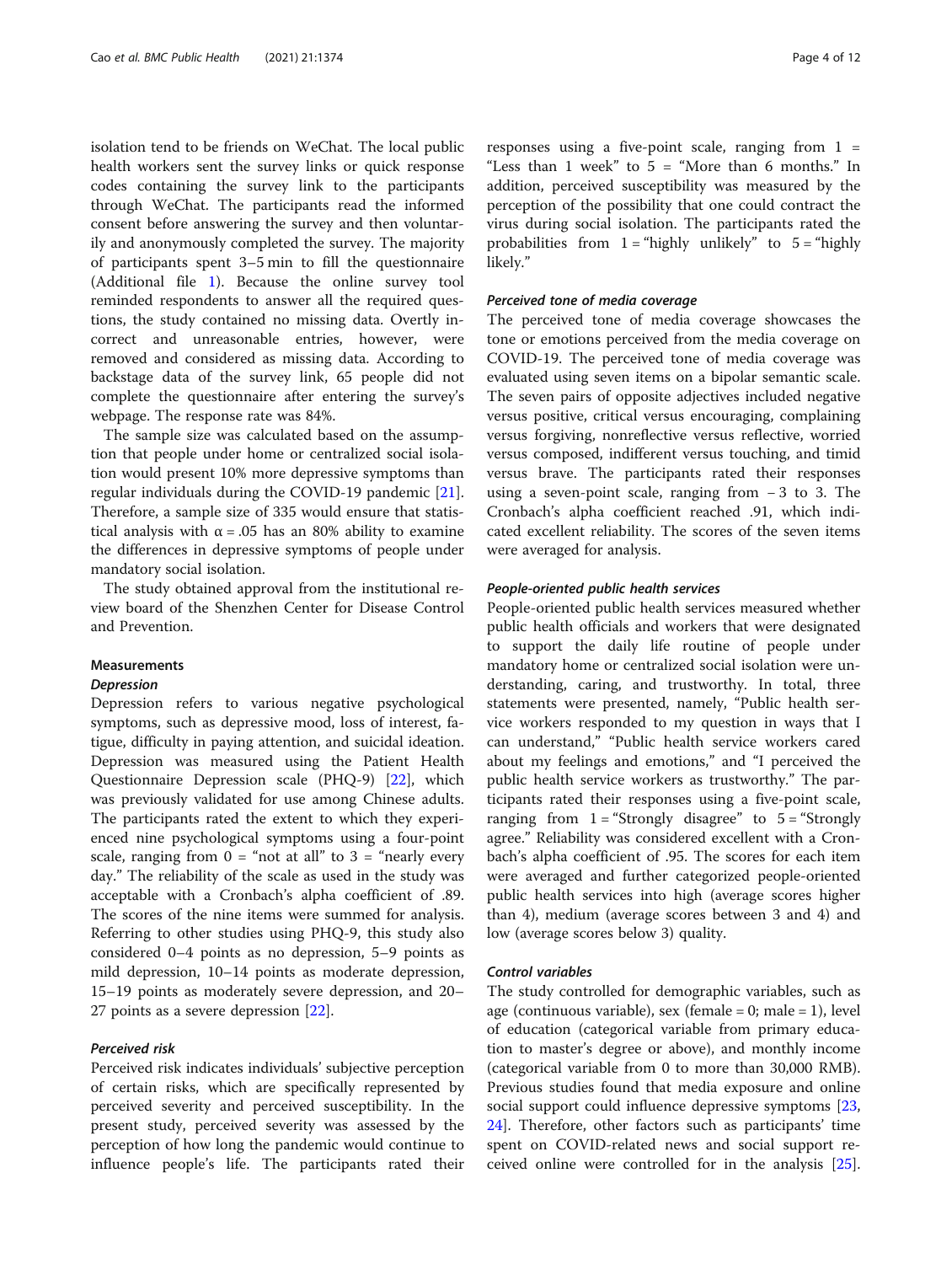Time spent on COVID-related news was measured as the time that the participants spent paying attention to COVID-related news, which ranges from a few (less than 1 h) to many (more than 7 h) times per day. Online social support was measured through participant reports on information, emotional, instrumental, and esteem support received from others online. Using a five-point scale, the participants rated whether statements, such as "When I feel scared, I turn online to my relatives and/or friends to talk about my feelings," were similar to their experiences.

In addition, the duration of social isolation, venue of social isolation, infection status of family members, isolation status of family members, and separation from family members/friends during isolation were also used as control variables. The duration of social isolation pertained to the start and end dates of social isolation. If the respondent was isolated during the survey, then the duration was measured by subtracting the start date from the date of participation in the survey. The venue of social isolation was measured by whether the participants were isolated at home or a hotel. The infection status of family members was measured by whether the participant has family members confirmed to be infected with COVID-19 virus. Moreover, the isolation status of family members was measured by whether the participant had family members who were under mandatory social isolation. Finally, the participants reported whether they lived with family members/friends or they were with family members during the mandatory social isolation process to measure separation state from family/friends during isolation.

## Statistical analysis

The study first described the demographic characteristics, risk perceptions, and depressive symptoms of the participants. Multiple regression was then conducted to examine the main effects of perceptions of susceptibility, severity, tone of media coverage, and people-oriented public health services on depression. These variables were mean-centered to avoid multicollinearity before conducting moderation analyses. Finally, three rounds of stepwise multiple regression were performed to examine the moderating effects, which can clearly determine the effects of various factors and those of the interaction terms [[26](#page-10-0)]. In the stepwise regressions, the first, second, and third layers mainly included control variables, main research factors, and interactive items, respectively. Three sets of interaction terms, namely, interactions between perceived susceptibility and people-centered public health services; perceived severity and peoplecentered public health services; perceived tone of media and people-centered public health services, were independently added to the model.

Age, sex, education, monthly income, time spent on COVID-related news, duration of social isolation, venue of social isolation, infection status of family members, isolation status of family members, status of separation from family/friends during isolation, and online social support were controlled for in all regression models. In case of missing data, since the missing data were random and caused by input errors, we retained the cases if the missing values were not the primary exposure or outcome variables. We transformed the missing data and applied the mean replacement method for further analysis and modeling [\[27](#page-10-0)]. Data analyses were performed using SPSS Statistics (IBM SPSS version 26.0). Statistical significance was set at  $p$ -values less than or equal to .05.

# Results

# Characteristics of the participants

Among the 340 participants under mandatory social isolation, 196 (57.65%) were male. The average age was 35.51 years (SD = 8.37), which ranged from 17 to 68 years, and more than half (55.58%) held a bachelor's degree or above. Moreover, the monthly income for the majority of the participants (57.35%) was more than 1100 USD (8000 RMB). Table [1](#page-5-0) provides a list of the demographic characteristics.

The participants scored an average of  $2.19$  (SD =  $3.57$ ) in the depression scale, which indicates generally low levels of depression. In this study, a total of 284 (83.53%) participants reported no depression, whereas 41 (12.06%), 11 (3.24%), 2 (.58%), and 2 (.58%) pointed to mild, moderate, moderately severe, and severe levels of depression, respectively. Furthermore, 12 (3.53%), 103 (30.29%), and 225 (66.18%) of the participants indicated the quality of people-oriented public health services as low, medium, and high, respectively. Regarding risk perception, the average score for perceived severity was  $2.55$  (SD = .87), and the average score for perceived susceptibility was  $1.36$  (SD = .54). Perceived tone of media coverage was mainly positive  $(M = 1.97, SD = 1.05)$ . Finally, the average score for online social support was 2.83 (SD = .74).

### Main effects on depressive symptoms

Perceived susceptibility was significantly associated with depressive symptoms ( $b = 1.04$ ,  $p < .01$ ), whereas the opposite is true for perceived severity ( $b = .16$ , *ns*). The results indicate that individuals under mandatory social isolation who perceived a high possibility of becoming infected were more likely to report depressive symptoms. In other words, a 1-unit change in perceived susceptibility was associated with a 1.04-unit increase in depressive symptoms. In addition, the perceived tone of media coverage was negatively associated with depressive symptoms ( $b = -.46$ ,  $p < .05$ ), which indicated that a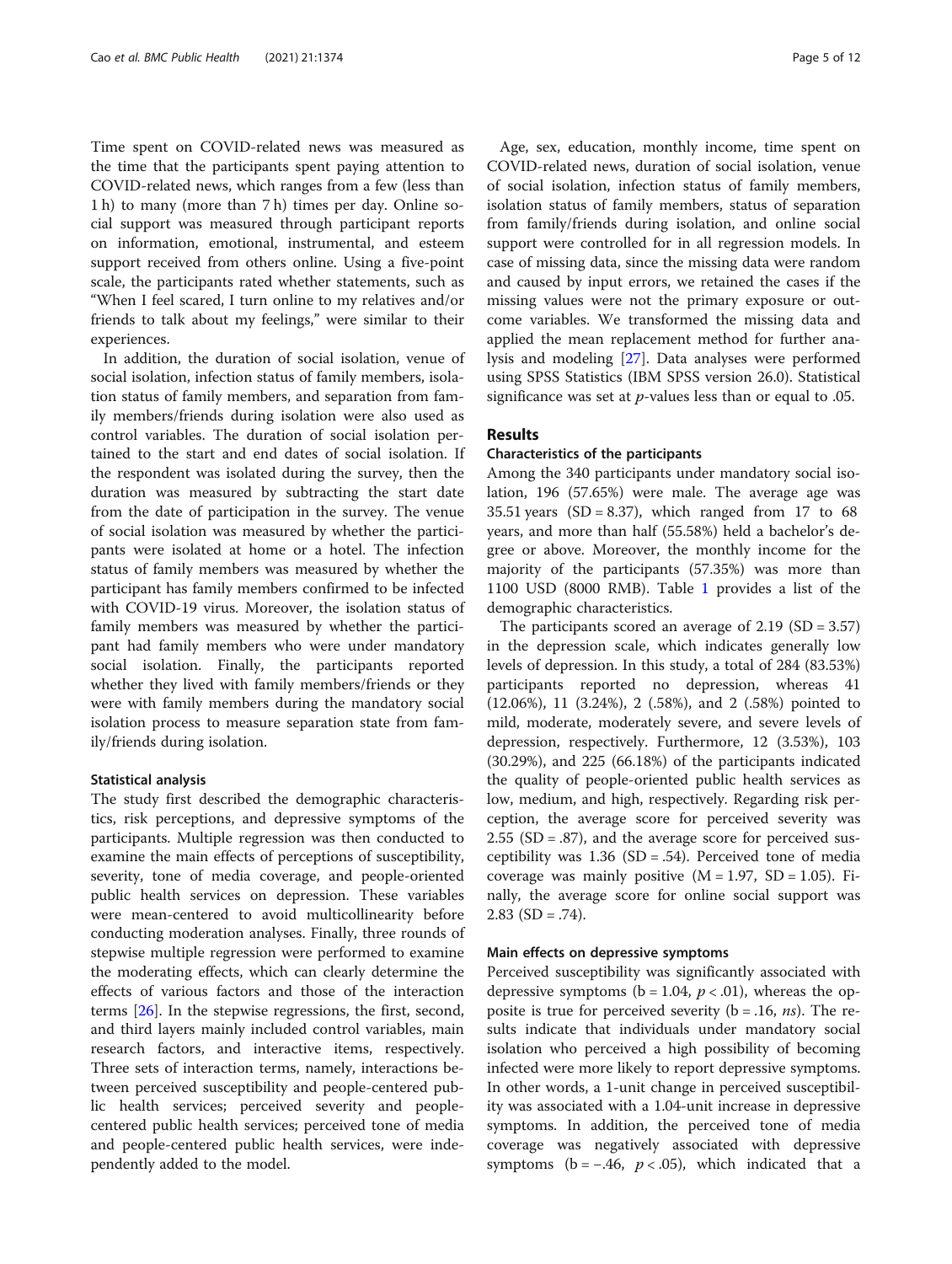| Variable                                                   | Characteristics                                         | N              | %     |
|------------------------------------------------------------|---------------------------------------------------------|----------------|-------|
| Age                                                        | $M = 35.51$ , $SD = 8.37$                               |                |       |
| Sex                                                        | Male                                                    | 196            | 57.65 |
|                                                            | Female                                                  | 144            | 42.35 |
| Education                                                  | Junior high school or below                             | 34             | 10.00 |
|                                                            | High school                                             | 117            | 34.41 |
|                                                            | Undergraduate                                           | 175            | 51.47 |
|                                                            | Master or above                                         | 14             | 4.11  |
| Monthly income                                             | No income                                               | 31             | 9.12  |
|                                                            | Lower than 5000 RMB                                     | 33             | 9.71  |
|                                                            | 5000-8000 RMB                                           | 81             | 23.82 |
|                                                            | 8001-12,000 RMB                                         | 81             | 23.82 |
|                                                            | 12,001-30,000 RMB                                       | 87             | 25.59 |
|                                                            | Higher than 30,000 RMB                                  | 27             | 7.94  |
| Time on COVID-related news                                 | Less than one hour                                      | 30             | 8.82  |
|                                                            | $1-2h$                                                  | 138            | 40.59 |
|                                                            | $3-4h$                                                  | 124            | 36.47 |
|                                                            | $5-6h$                                                  | 33             | 9.71  |
|                                                            | More than 7h                                            | 15             | 4.41  |
| Duration of social isolation <sup>a</sup>                  | $M = 10.52$ , $SD = 6.56$                               |                |       |
| Venue of social isolation                                  | Centralized (Hotel)                                     | 100            | 29.41 |
|                                                            | Home                                                    | 293            | 86.18 |
|                                                            | <b>Both</b>                                             | 57             | 16.76 |
|                                                            | Other                                                   | $\overline{4}$ | 1.18  |
| Infection status of family members                         | Family members are uninfected                           | 338            | 99.41 |
|                                                            | Family member has been confirmed to be infected         | 2              | 0.59  |
| Isolation status of family members                         | Family members have not been mandatorily isolated       | 213            | 62.65 |
|                                                            | Family member has been or is being mandatorily isolated | 127            | 37.35 |
| Status of separation from family/ friends during isolation | Live with family/ friends during isolation              | 154            | 45.29 |
|                                                            | Live away from family/ friends during isolation         | 136            | 40.00 |
|                                                            | Other                                                   | 50             | 14.71 |
| Online social support                                      | $M = 2.83$ , $SD = 0.74$                                |                |       |

<span id="page-5-0"></span>**Table 1** Characteristics and behaviors of individuals under mandatory social isolation in Shenzhen ( $N = 340$ )

a Note: Six (1.76%) participants inserted unreasonable dates for the start date of mandatory social isolation, so their duration of mandatory social isolation could not be calculated and was considered as missing data. The mean was used to replace these missing data for further analysis

positively perceived media tone was related to less depressive symptoms. That is, a 1-unit increase in perceived positive media tone was associated with a .46-unit decrease in depressive symptoms. Moreover, the results for regression demonstrated that people-oriented public health services were not directly correlated with depression ( $b = -.60$ , *ns*). The adjusted R-square of the main model was .065, which indicated that these factors could explain 6.5% of depressive symptoms.

# Interaction effects on depression

Model 2 in Table [2](#page-6-0) indicates that the interaction term between perceived susceptibility and people-oriented

public health services was significant, with the model's explanatory power increased to 8.1% in adjusted Rsquare. The interaction between perceived susceptibility and people-oriented public health services exerted a significant effect on depressive symptoms  $(b = -1.33)$ ,  $p < .05$ ). In other words, a 1-unit increase in the quality of people-oriented public health services corresponded to a 1.33-unit decrease in the positive effect of perceived susceptibility on depressive symptoms. For socially isolated individuals suspected of having COVID-19, the high quality of people-oriented public health services attenuated depressive symptoms (Fig. [1\)](#page-6-0). The study found that the interaction term between perceived severity and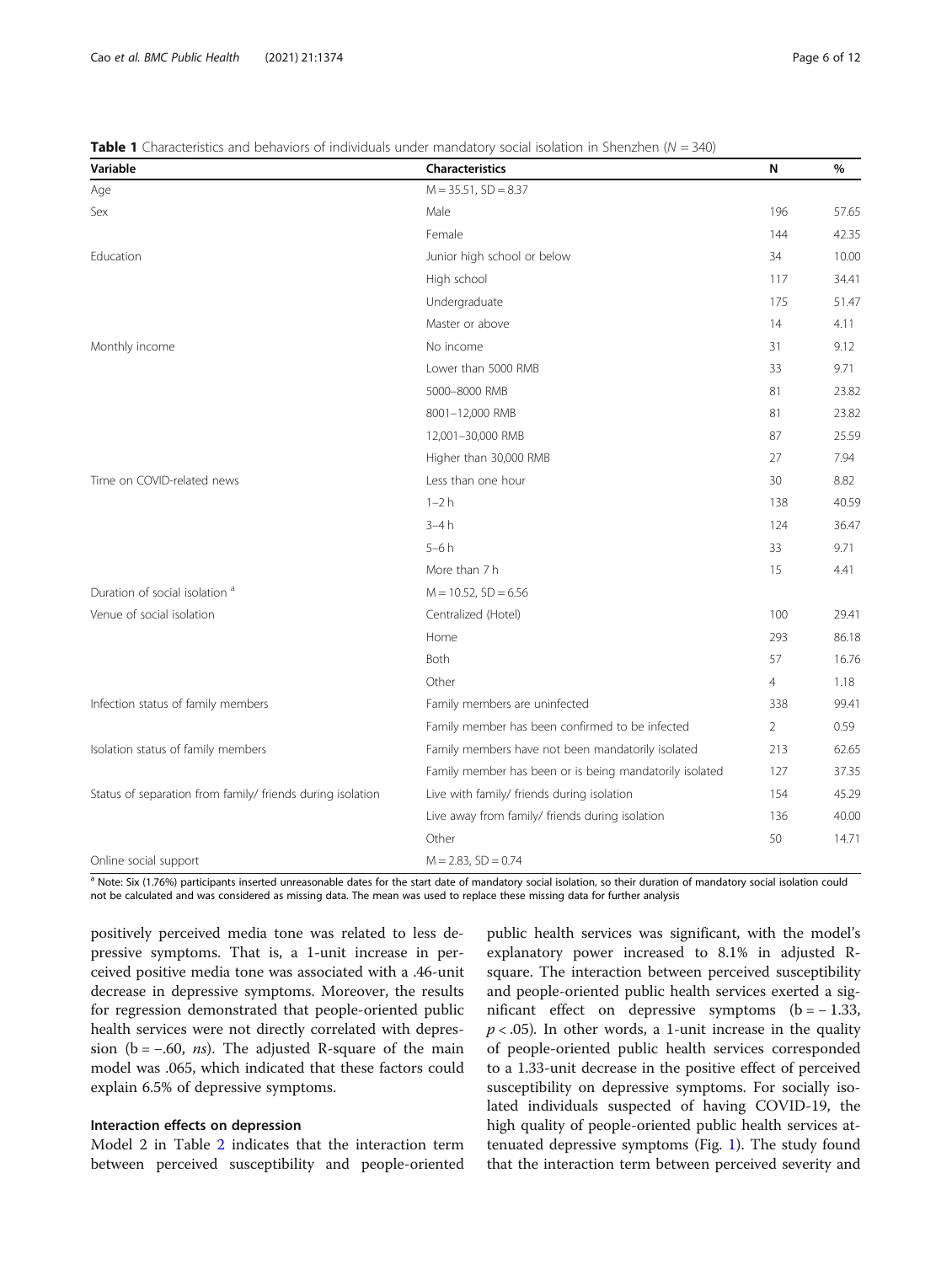# <span id="page-6-0"></span>**Table 2** Main and interaction effects on depression ( $N = 340$ )

|                                              | Model 1 |                  | Model 2 |                  | Model 3 |                  | Model 4     |             |
|----------------------------------------------|---------|------------------|---------|------------------|---------|------------------|-------------|-------------|
|                                              | b       | $\boldsymbol{p}$ | b       | $\boldsymbol{p}$ | b       | $\boldsymbol{p}$ | $\mathbf b$ | p           |
| Intercept                                    | 2.46    | $< 0.01***$      | 2.27    | $< 0.01***$      | 2.39    | $< 001***$       | 2.28        | $< 0.01***$ |
| Main effects                                 |         |                  |         |                  |         |                  |             |             |
| Perceived susceptibility (PSU)               | 1.04    | $.005***$        | 1.63    | $< 0.01***$      | .99     | $.008**$         | .95         | $.01*$      |
| Perceived severity (PSE)                     | .16     | .47              | .16     | .48              | .62     | .05              | .18         | .41         |
| Perceived tones of media coverage (PTM)      | $-.46$  | $.02*$           | $-.43$  | $.03*$           | $-.46$  | $.02*$           | $-.96$      | $< 0.01***$ |
| People-oriented public health services (PPH) | $-.60$  | .11              | $-.47$  | .20              | $-.54$  | .14              | $-.40$      | .29         |
| <b>Moderating effects</b>                    |         |                  |         |                  |         |                  |             |             |
| PSU *PPH                                     |         |                  | $-1.33$ | $.01*$           |         |                  |             |             |
| PSE *PPH                                     |         |                  |         |                  | $-.79$  | $.04*$           |             |             |
| PTM *PPH                                     |         |                  |         |                  |         |                  | .87         | $.006***$   |
| <b>Covariates</b>                            |         |                  |         |                  |         |                  |             |             |
| Age                                          | $-.04$  | .09              | $-.04$  | .14              | $-.04$  | .09              | $-.04$      | .08         |
| Sex                                          | .54     | .19              | .53     | .19              | .54     | .19              | .46         | .26         |
| Education                                    | $-.03$  | .91              | .02     | .94              | .00     | .99              | $-.03$      | .92         |
| Monthly income                               | .08     | .60              | .07     | .67              | .08     | .62              | .08         | .58         |
| Time spent on news                           | $-.02$  | .91              | $-.07$  | .75              | $-.01$  | .96              | .01         | .95         |
| Time of Isolation                            | $-.02$  | .56              | $-.02$  | .51              | $-.02$  | .47              | $-.03$      | .43         |
| Venues of social isolation                   | .24     | .60              | .34     | .45              | .19     | .67              | .28         | .52         |
| Infection status of family                   | 5.64    | $.03*$           | 5.78    | $.02*$           | 5.65    | $.02*$           | 5.51        | $.03*$      |
| Isolation status of family                   | $-.04$  | .93              | $-.01$  | .99              | $-.09$  | .84              | $-.09$      | .84         |
| Status of separation from family/ friends    | $-.62$  | .16              | $-.63$  | .15              | $-.54$  | .22              | $-.65$      | .14         |
| Online social support                        | .42     | .13              | .41     | .13              | .39     | .15              | .38         | .16         |
| Adjusted R square                            | .065    |                  | .081    |                  | .074    |                  | .084        |             |

Note: Model 1 examined the main effects of perceived susceptibility, perceived severity, perceived tones of media coverage, and people-oriented public health services on depression. Model 2 examined the effects of the interaction between perceived susceptibility and people-oriented public health services on depressive symptoms. Model 3 examined the effects of the interaction between perceived severity and people-oriented public health services on depression. Model 4 assessed the effects of the interaction between perceived tone of media coverage and people-oriented public health services on depressive symptoms

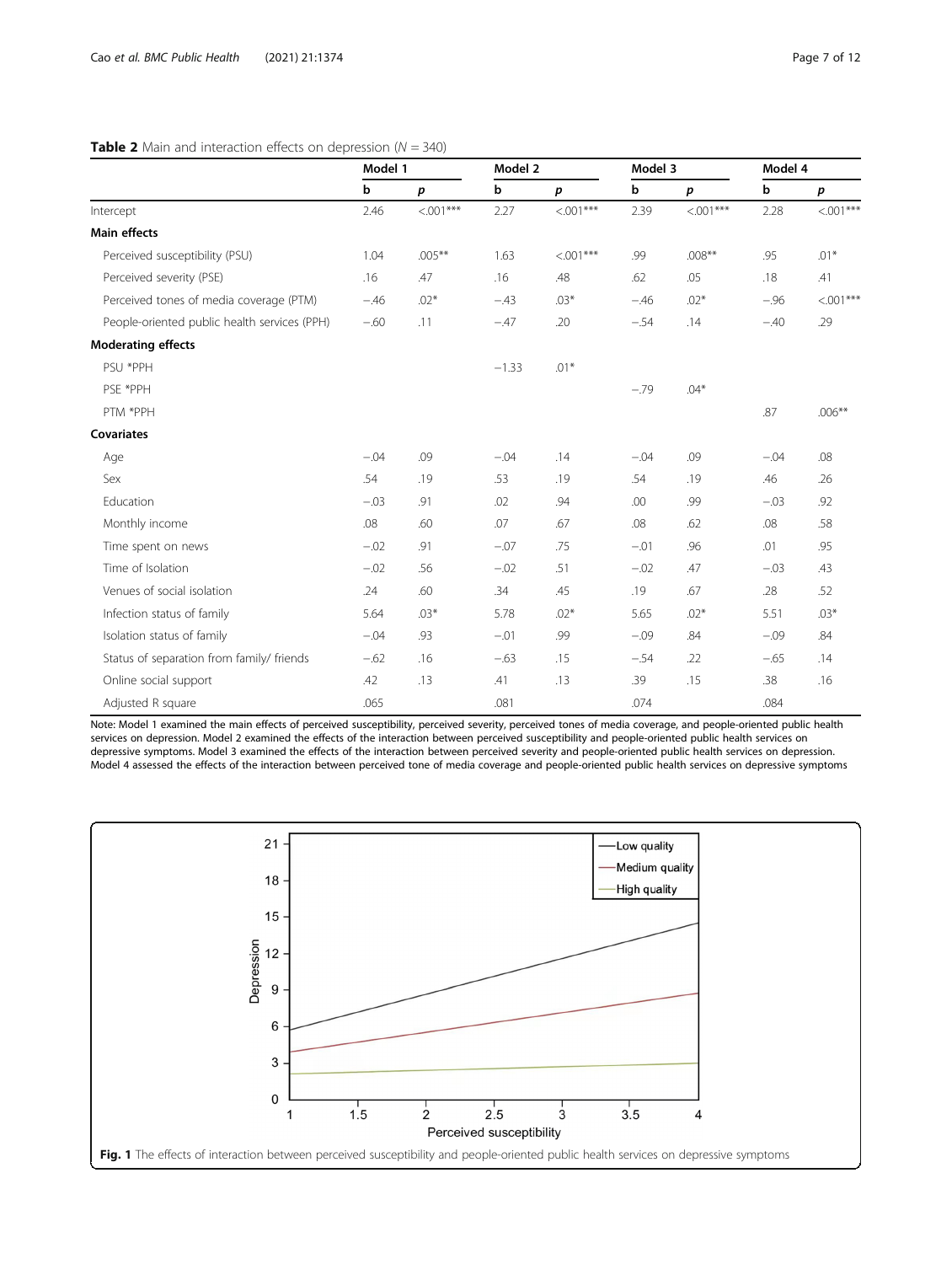quality of public health services was also significant, with the model's adjusted R-square increased to 7.4%. The interaction between perceived severity and peopleoriented public health services exerted a significant effect on depressive symptoms ( $b = -.79$ ,  $p < .05$ ). That is, a 1-unit increase in the quality of people-oriented public health services corresponded to a .79-unit decrease in the positive effect of perceived severity on depressive symptoms (Fig. 2). Furthermore, for socially isolated individuals who perceived the COVID-19 pandemic as severe and fatal, the high quality of people-oriented public health services alleviated depressive symptoms.

The interaction term between perceived tone of media coverage and people-oriented public health services was significant, with an 8.4% increase in adjusted R-square. In addition, the interaction between perceived tone of media coverage and people-oriented public health services yielded a significant effect on depressive symptoms ( $b = .87$ ,  $p < .01$ ). Figure [3](#page-8-0) illustrates that the low quality of people-oriented public health services was associated with increased depressive symptoms among individuals subjected to social isolation who perceived a negative tone in media coverage. That is, a 1-unit increase in the quality of people-oriented public health services was related to a .87-unit decrease in the positive effect of a perceived negative tone of media on depressive symptoms. However, for participants who perceived a positive tone in media coverage, the high quality of people-oriented public health services was associated with less depressive symptoms. An additional unit of quality of people-oriented public health services was related to a .87-unit increase in the negative effect of perceived positive tone of media coverage on depressive symptoms.

# **Discussion**

Public health measures, such as social isolation, physical distancing, and quarantine, are widely considered an essential part of controlling the spread of COVID-19. This study addressed the possible mental health problems among people subjected to mandatory home or centralized social isolation. The study results indicated that perceived susceptibility to infection and perceived tone of media reports were associated with depressive symptoms. Additionally, the quality of people-oriented public health services negatively moderated the associations among perceived susceptibility, perceived severity, and depressive symptoms. However, such a quality positively moderated the association between perceived tone of media coverage and depressive symptoms. The study emphasized the importance of people-oriented public health services during mandatory social isolation and extended scholarly understanding of the interaction among risk perception, the role of media reports, and the quality of public health services.

People subjected to mandatory isolation generally reported mild symptoms of depression. In the study, the levels of depression of the participants were relatively low compared with those of other research findings during the Ebola and SARS outbreaks [[28\]](#page-10-0). Specifically, Tang et al. [[20](#page-10-0)] conducted a study on quarantined populations during the COVID-19 pandemic in China. They found that people subjected to mandatory isolation in unaffected areas (i.e., all areas except Wuhan) were more depressed compared with those in affected areas (i.e., Wuhan) and those not quarantined. They further explained that the stringent screening conducted in unaffected areas among residents from Wuhan resulted in extreme depression and anxiety. However, our study

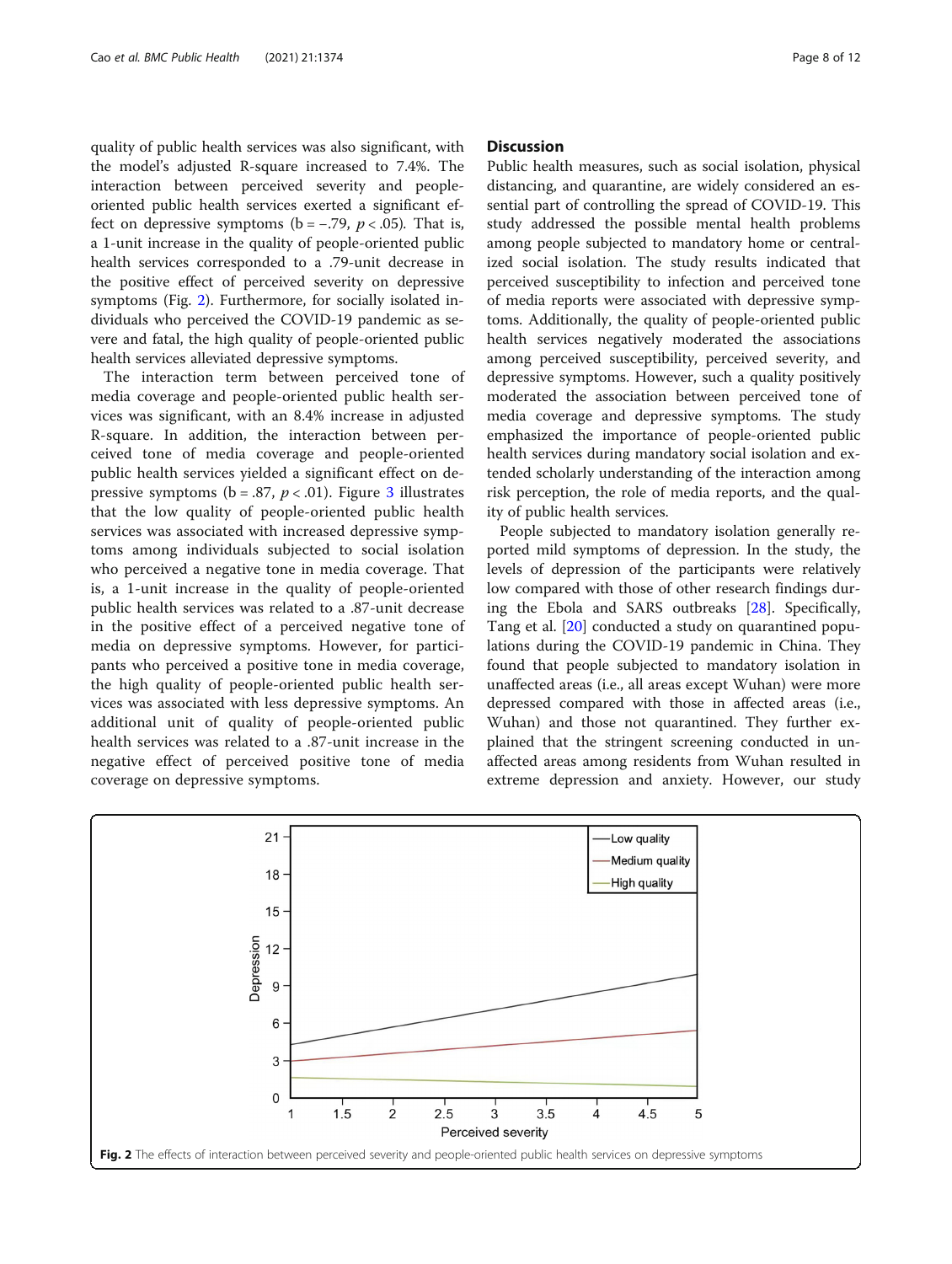<span id="page-8-0"></span>

revealed an entirely different scenario because the majority of our participants were not depressed. In fact, their levels of depression were lower than those during non-emergency periods [[20,](#page-10-0) [29\]](#page-10-0). This result can be due to many reasons. First, although people were subjected to mandatory social isolation, their mentality was likely relatively relaxed because they had moved into an unaffected area. Second, most participants subjected to mandatory social isolation stated in the survey that they believed that the pandemic would be brought under control in less than half a year. Moreover, according to the WHO, COVID-19 is more deadly for the elderly population and those with chronic illnesses and/or poor health conditions compared with other diseases [\[30](#page-10-0)]. This news and information may have alleviated depression among people subjected to mandatory social isolation. Third, Shenzhen's well-known service quality and efficient government management capabilities may have provided these individuals with a sense of security and safety despite the mandatory social isolation [[31](#page-10-0)]. Similar to this study, Chen et al. [\[19\]](#page-10-0) conducted a survey of people subjected to mandatory social isolation in Guangzhou, China, during the pandemic and found that the majority of the participants did not exhibit symptoms of depression. That said, although the findings of the present study seem inconsistent with those of the previous studies [[32](#page-10-0)], all results essentially verify that adequate and effective public health services are associated with low levels of depression.

This study revealed the risk perception factors associated with depression symptoms among people under home or centralized mandatory isolation. Perceived susceptibility, which pertains to the fear and worry of being infected, could be described as a haunted feeling during

social isolation, particularly for those with physical symptoms that may be related to COVID-19 [[2\]](#page-10-0). Meanwhile, under mandatory social isolation, information disseminated through media coverage largely influenced people's perceptions. Thus, the perceived positive or negative tone of media coverage could establish an overall picture of the fight against the pandemic, thereby enhancing or undermining confidence in the successful response to COVID-19.

People-oriented public health service was identified as an important moderating factor for mental health. Previous studies have emphasized public health services during epidemics and their roles in providing instrumental and informational support for people under mandatory social isolation [\[5](#page-10-0), [33](#page-10-0)]. Although public health services in most countries may become overwhelmed during the epidemic, the need to maintain high-quality peopleoriented services continues to reduce public panic and increase public trust. When people feel understood and cared for by others, they feel less frustrated particularly because public health service providers are representative of local governments and public health management departments [\[34](#page-10-0)]. Importantly, people-oriented services enable people under mandatory social isolation to actively cope with the situation and weaken the perceived stigma and xenophobia associated with becoming a potential source of COVID-19 infection [[2\]](#page-10-0).

This study has certain theoretical and practical implications. People-oriented services can enhance personal coping strategies and reduce negative emotions during the fight against the pandemic [\[35\]](#page-10-0). In this study, the concept of people-oriented public health services during pandemics extends the concept of people-centered medical services to the emergency [[36\]](#page-11-0). People-oriented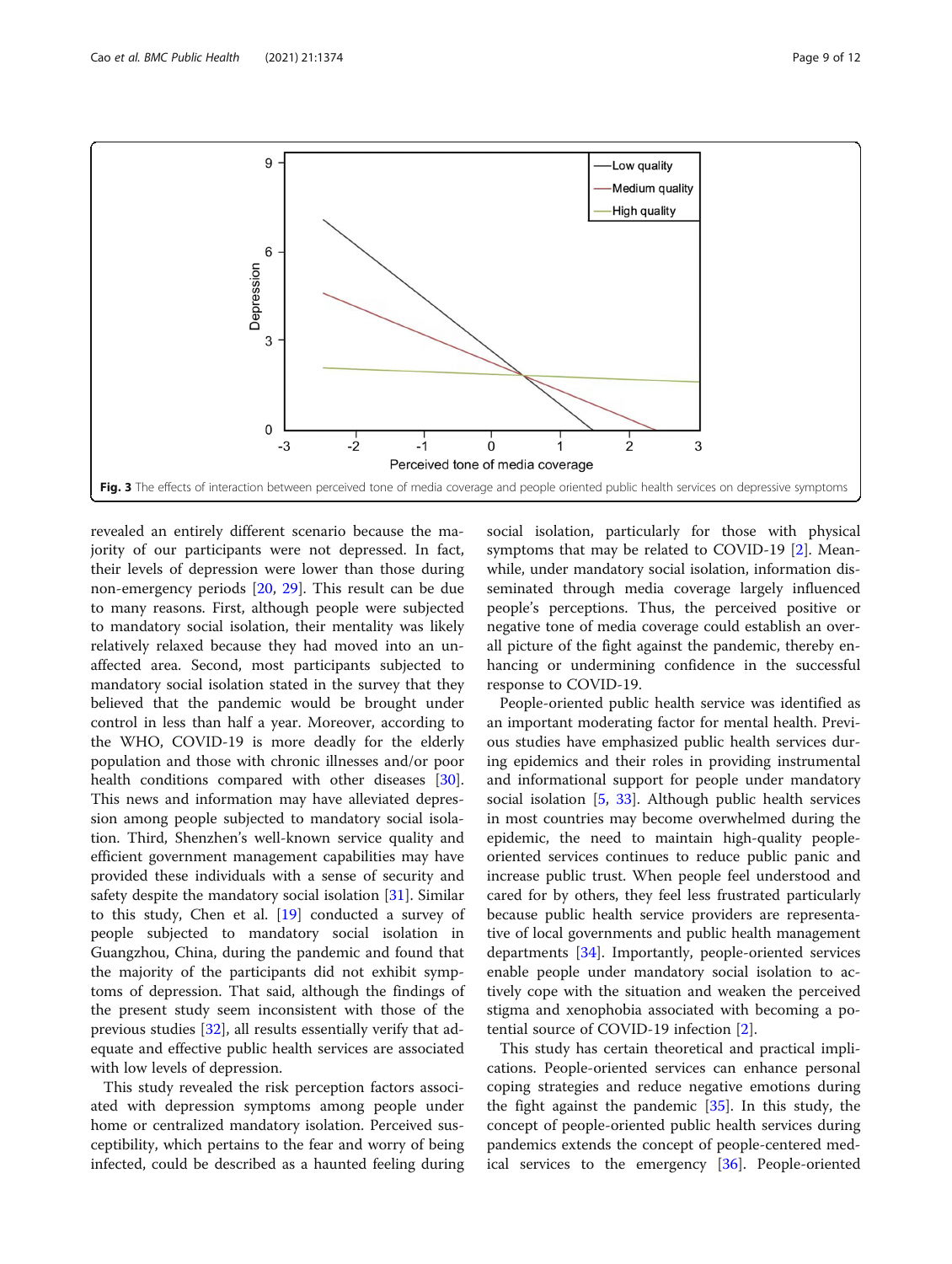<span id="page-9-0"></span>public health services can be used as a complementary measure for improving the effectiveness of treatment and reducing potential mental health burdens. In addition, these services are typically provided by workers at the community level. Therefore, public health emergency preparedness should include relevant training to address the mental health of the public and prevent diseases simultaneously and to further practice peopleoriented public health services in the future [[37\]](#page-11-0).

The study has several advantages. First, in the early stages of the pandemic, where people are mainly concerned with the response, prevention, and control efforts exerted by the government, the study focused on the mental health issues of people under mandatory social isolation and investigated their depressive symptoms. Second, the study emphasized the correlation between people-centered public health services and positive perceptions, which was also associated with low levels of depression. Third, the study focused on the interaction between the elements of interpersonal communication and factors of mass communication. Furthermore, the study controlled for many potential influencing factors when exploring mental health during the health crisis. These considerations have built a relatively comprehensive model that can be used to evaluate mental health during public health emergencies.

### Limitations

Despite its strengths, this study has its limitations. First, the random sampling method cannot be used because of the shortage of manpower and resources during the peak time of the pandemic [\[20](#page-10-0)]. Therefore, this study conducted a convenience sampling method, constraining its representativeness and generalizability. Individuals with severe mental health problems may also have refused to answer the survey. Thus, the mental health problems of people under mandatory social isolation may have been underestimated. Future studies with sufficient resources can consider using random sampling and door-to-door methods to capture the status of individual mental health problems during epidemics. With the advancement of technology and the Internet of things, other unobtrusive methods (e.g., wearable devices and machine learning techniques) may also assist in identifying individuals with severe mental health problems [[38\]](#page-11-0). Second, the study used a cross-sectional survey; thus, the findings should be interpreted with caution. The temporal sequence between people-centered public health services and depression cannot be determined. Some of the associations may be reversed, and the causal relationships cannot be guaranteed using this type of study design. Hence, future studies using longitudinal surveys or experimental methods are necessary to further explore the causal relationships between mental health and health

crises. Third, the researchers were unable to assess the mental health conditions of the participants prior to the survey. Therefore, whether or how their mental health status before the quarantine influenced their current depressive symptoms cannot be determined. In addition, endogenous problems may occur because the measurements were self-reported, and the influence of other factors cannot be excluded. Finally, the study examined the symptoms of depression during the period of social isolation. Future research can further explore the correlates of mental health status post-quarantine or postpandemic.

# Conclusions

This study examined the depressive symptoms among people under mandatory home or centralized social isolation in Shenzhen, China. The results emphasized the moderating role of people-oriented public health services in the associations among perceived susceptibility, perceived severity, perceived tone of media coverage, and depressive symptoms during the COVID-19 pandemic. Despite the pressure to fight the pandemic, peopleoriented public health services for people under mandatory social isolation should be promoted.

#### Abbreviations

WHO: World Health Organization; PHQ-9: Patient Health Questionnaire Depression scale; PHS: Public health service; PSU: Perceived susceptibility; PSE: Perceived severity; PTM: Perceived tones of media coverage; PPH: People-oriented public health services

# Supplementary Information

The online version contains supplementary material available at [https://doi.](https://doi.org/10.1186/s12889-021-11457-6) [org/10.1186/s12889-021-11457-6.](https://doi.org/10.1186/s12889-021-11457-6)

Additional files 1. Survey questionnaire

#### Acknowledgements

We would like to thank Mr. Jinbo Lin, Mr. Jibao He, Mr. Yongping Huang, Mr. Jiacheng Tang, for their generous help in primary data collection. We also appreciate those socially isolated people who have participated in the study.

#### Authors' contributions

BC and XL contributed to the study design and conception. NW, MW, and QM participated in the coordination of the study. BC and YW analyzed the data. BC and DW drafted the manuscript, with feedback from HB, JT, and XL. All authors read and approved the final manuscript.

#### Funding

This study has been funded by the National Social Science Foundation of China (18CXW017), Shenzhen Philosophy and Social Science Project (SZ2020C026), Major Project of the National Social Science Fund of China (19ZDA324), 2017 Shenzhen Health System Scientific Research Project (SZGW2017006), and Foundation for Distinguished Research Groups in Higher Education of Guangdong, China (2018WCXTD015). The funding bodies were not involved in any process of study design, data collection, analysis, or manuscript writing.

#### Availability of data and materials

The datasets used and analyzed during the current study are available from the corresponding author on reasonable request.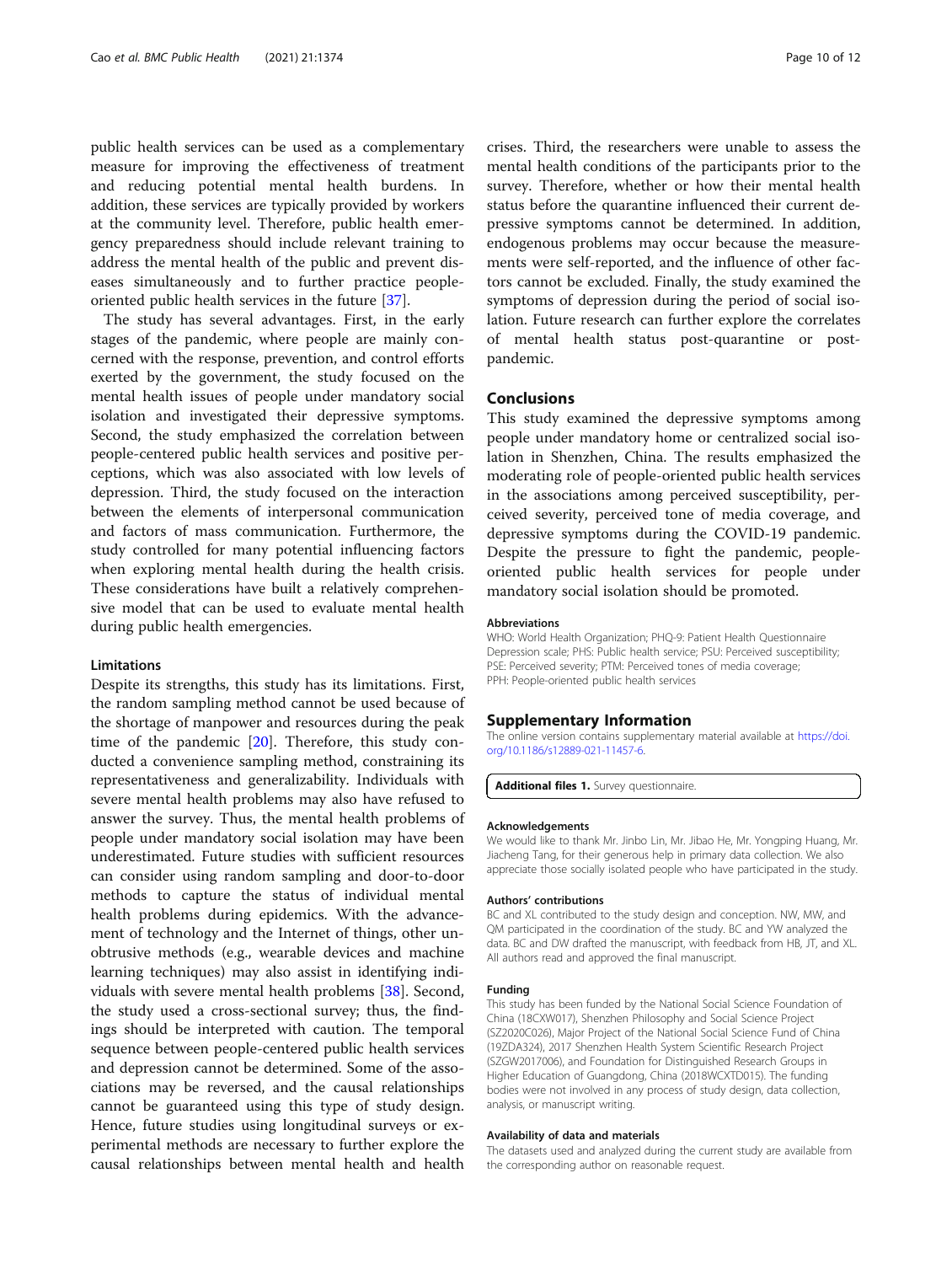# <span id="page-10-0"></span>Declarations

#### Ethics approval and consent to participate

This study has received approval from the institutional review board of Shenzhen Center for Disease Control and Prevention. Written informed consent has been obtained from all participants.

#### Consent for publication

Not applicable.

#### Competing interests

The authors declare that they have no competing interests.

#### Author details

<sup>1</sup>School of Media and Communication, Shenzhen University, Shenzhen, People's Republic of China. <sup>2</sup>Global and Community Mental Health Research Group, Department of Psychology, University of Macau, Macao, SAR, People's Republic of China. <sup>3</sup> Health, Behavior and Society, Johns Hopkins Bloomberg School of Public Health, Baltimore, USA. <sup>4</sup>Shenzhen Center for Disease Control and Prevention, Shenzhen, Guangdong Province, People's Republic of China. <sup>5</sup>University North Carolina at Chapel Hill, Project-China, Guangzhou, China. <sup>6</sup> Faculty of Infectious and Tropical Diseases, London School of Hygiene and Tropical Medicine, London, UK.

### Received: 7 June 2020 Accepted: 6 July 2021 Published online: 12 July 2021

#### References

- 1. World Health Organization. COVID-19 weekly epidemiological update. 2020. [https://www.who.int/docs/default-source/coronaviruse/situation-reports/202](https://www.who.int/docs/default-source/coronaviruse/situation-reports/20201222_weekly_epi_update_19.pdf?sfvrsn=9ba3df9a_10&download=true) [01222\\_weekly\\_epi\\_update\\_19.pdf?sfvrsn=9ba3df9a\\_10&download=true.](https://www.who.int/docs/default-source/coronaviruse/situation-reports/20201222_weekly_epi_update_19.pdf?sfvrsn=9ba3df9a_10&download=true)
- Brooks SK, Webster RK, Smith LE, Woodland L, Wessely S, Greenberg N, et al. The psychological impact of quarantine and how to reduce it: rapid review of the evidence. Lancet. 2020;395(10227):912–20. [https://doi.org/10.1016/](https://doi.org/10.1016/S0140-6736(20)30460-8) [S0140-6736\(20\)30460-8](https://doi.org/10.1016/S0140-6736(20)30460-8).
- 3. Du Z, Xu X, Wang L, Fox SJ, Cowling BJ, Galvani AP, et al. Effects of proactive social distancing on COVID-19 outbreaks in 58 cities, China. Emerg Infect Dis. 2020;26(9):2267–9. [https://doi.org/10.3201/eid2609.201932.](https://doi.org/10.3201/eid2609.201932)
- 4. Reynolds DL, Garay JR, Deamond SL, Moran MK, Gold W, Styra R. Understanding, compliance and psychological impact of the SARS quarantine experience. Epidemiol Infect. 2008;136(7):997–1007. [https://doi.](https://doi.org/10.1017/S0950268807009156) [org/10.1017/S0950268807009156.](https://doi.org/10.1017/S0950268807009156)
- 5. Cava MA, Fay KE, Beanlands HJ, McCay EA, Wignall R. The experience of quarantine for individuals affected by SARS in Toronto. Public Health Nurs. 2005;22(5):398–406. <https://doi.org/10.1111/j.0737-1209.2005.220504.x>.
- 6. Liu X, Kakade M, Fuller CJ, Fan B, Fang Y, Kong J, et al. Depression after exposure to stressful events: lessons learned from the severe acute respiratory syndrome epidemic. Compr Psychiatry. 2012;53(1):15–23. [https://](https://doi.org/10.1016/j.comppsych.2011.02.003) [doi.org/10.1016/j.comppsych.2011.02.003](https://doi.org/10.1016/j.comppsych.2011.02.003).
- 7. Gao J, Zheng P, Jia Y, Chen H, Mao Y, Chen S, et al. Mental health problems and social media exposure during COVID-19 outbreak. PLoS One. 2020;15(4): 1–10. [https://doi.org/10.1371/journal.pone.0231924.](https://doi.org/10.1371/journal.pone.0231924)
- Iriyama S, Nakahara S, Jimba M, Ichikawa M, Wakai S. AIDS health beliefs and intention for sexual abstinence among male adolescent students in Kathmandu, Nepal: a test of perceived severity and susceptibility. Public Health. 2007;121(1):64–72. <https://doi.org/10.1016/j.puhe.2006.08.016>.
- Bond L, Nolan T, Pattison P, Carlin J. Vaccine preventable diseases and immunisations: a qualitative study of mothers? Perceptions of severity, susceptibility, benefits and barriers. Aust N Z J Public Health. 1998;22(4):441– 6. <https://doi.org/10.1111/j.1467-842X.1998.tb01411.x>.
- 10. Mukhtar S. Mental health and emotional impact of COVID-19: applying health belief model for medical staff to general public of Pakistan. Brain Behav Immun. 2020;87:28–9. <https://doi.org/10.1016/j.bbi.2020.04.012>.
- 11. Lee ST. Predictors of H1N1 influenza pandemic news coverage: explicating the relationships between framing and news release selection. Int J Strateg Commun. 2014;8(4):294–310. <https://doi.org/10.1080/1553118X.2014.913596>.
- 12. Remin Daily. Keep the first line of defense record Chinese Communist Party members' participation in COVID-19 prevention and control among communities. 2020. [http://cpc.people.com.cn/n1/2020/0207/c431601-31](http://cpc.people.com.cn/n1/2020/0207/c431601-31575856.html) [575856.html.](http://cpc.people.com.cn/n1/2020/0207/c431601-31575856.html) Accessed 18 Mar 2021.
- 13. Håkansson Eklund J, Holmström IK, Kumlin T, Kaminsky E, Skoglund K, Höglander J, et al. "Same same or different?" a review of reviews of personcentered and patient-centered care. Patient Educ Couns. 2019;102(1):3–11. <https://doi.org/10.1016/j.pec.2018.08.029>.
- 14. Thibault GE. Humanism in medicine: what does it mean and why is it more important than ever? Acad Med. 2019;94(8):1074–7. [https://doi.org/10.1](https://doi.org/10.1097/ACM.0000000000002796) 097/ACM.00000000000002796.
- 15. TASS. China's Hubei and Guangdong provinces declare first-level public health emergency. 2020. <https://tass.com/world/1112485>. Accessed 18 Mar 2021.
- 16. Shenzhen Government. Shenzhen government data open platform. [https://](https://opendata.sz.gov.cn/) [opendata.sz.gov.cn/](https://opendata.sz.gov.cn/). Accessed 18 Mar 2021.
- 17. Hlatshwako TG, Shah SJ, Kosana P, Adebayo E, Hendriks J, Larsson EC, et al. Online health survey research during COVID-19. Lancet Digit Heal. 2021;3(2): e76–7. [https://doi.org/10.1016/S2589-7500\(21\)00002-9](https://doi.org/10.1016/S2589-7500(21)00002-9).
- 18. Statistics bureau of Shenzhen municipality. Shenzhen statistical yearbook-2019. 2019. <http://tjj.sz.gov.cn/attachment/0/695/695422/7971762.pdf>.
- 19. Chen X, Chen Y, Chen B, Ao H, Yang Y, Luo Y, et al. The status and factors of anxiety/depression during centralized quarantine under the epidemic of COVID-19. China J Heal Psychol. 2020;28(9):1350–5.
- 20. Tang F, Liang J, Zhang H, Kelifa MM, He Q, Wang P. COVID-19 related depression and anxiety among quarantined respondents. Psychol Health. 2021;36(2):164–78. <https://doi.org/10.1080/08870446.2020.1782410>.
- 21. Qiu J, Shen B, Zhao M, Wang Z, Xie B, Xu Y. A nationwide survey of psychological distress among Chinese people in the COVID-19 epidemic: implications and policy recommendations. Gen Psychiatry. 2020;33(2):19–21.
- 22. Kroenke K, Spitzer RL, Williams JBW. The PHQ-9: validity of a brief depression severity measure. J Gen Intern Med. 2001;16(9):606–13. [https://doi.org/10.1](https://doi.org/10.1046/j.1525-1497.2001.016009606.x) [046/j.1525-1497.2001.016009606.x](https://doi.org/10.1046/j.1525-1497.2001.016009606.x).
- 23. Primack BA, Swanier B, Georgiopoulos AM, Land SR, Fine MJ. Association between media use in adolescence and depression in young adulthood: a longitudinal study. Arch Gen Psychiatry. 2009;66(2):181–8. [https://doi.org/1](https://doi.org/10.1001/archgenpsychiatry.2008.532) [0.1001/archgenpsychiatry.2008.532](https://doi.org/10.1001/archgenpsychiatry.2008.532).
- 24. Frison E, Eggermont S. Exploring the relationships between different types of Facebook use, perceived online social support, and adolescents' depressed mood. Soc Sci Comput Rev. 2016;34(2):153–71. [https://doi.org/1](https://doi.org/10.1177/0894439314567449) [0.1177/0894439314567449](https://doi.org/10.1177/0894439314567449).
- 25. Riehm KE, Holingue C, Kalb LG, Bennett D, Kapteyn A, Jiang Q, et al. Associations between media exposure and mental distress among U.S. adults at the beginning of the COVID-19 pandemic. Am J Prev Med. 2020; 59(5):630–8. <https://doi.org/10.1016/j.amepre.2020.06.008>.
- 26. Kenny DA. Moderator variables. [http://davidakenny.net/cm/moderation.htm.](http://davidakenny.net/cm/moderation.htm) Accessed 18 Mar 2021.
- 27. de Smith MJ. Statistical analysis handbook: a comprehensive handbook of statistical concepts, techniques and software tools. [http://www.statsref.com/](http://www.statsref.com/HTML/index.html?sampling.html) [HTML/index.html?sampling.html.](http://www.statsref.com/HTML/index.html?sampling.html) Accessed 18 Mar 2021.
- 28. Jalloh MF, Li W, Bunnell RE, Ethier KA, O'Leary A, Hageman KM, et al. Impact of Ebola experiences and risk perceptions on mental health in Sierra Leone, July 2015. BMJ Glob Heal. 2018;3(2):1–11.
- 29. Tian H, Liu Y, Li Y, Wu C-H, Bin C, Kraemer MUG, et al. An investigation of transmission control measures during the first 50 days of the COVID-19 epidemic in China. Science. 2020;368(6491):638–42. [http://mpoc.org.my/ma](http://mpoc.org.my/malaysian-palm-oil-industry/) [laysian-palm-oil-industry/](http://mpoc.org.my/malaysian-palm-oil-industry/). <https://doi.org/10.1126/science.abb6105>.
- 30. World Health Organization. Country & technical guidance Coronavirus disease (COVID-19). [https://www.who.int/emergencies/diseases/novel](https://www.who.int/emergencies/diseases/novel-coronavirus-2019/technical-guidance)[coronavirus-2019/technical-guidance.](https://www.who.int/emergencies/diseases/novel-coronavirus-2019/technical-guidance) Accessed 18 Mar 2021.
- 31. Mao Y, Zhang N, Liu J, Zhu B, He R, Wang X. A systematic review of depression and anxiety in medical students in China. BMC Med Educ. 2019;19(1):1–13.
- 32. Cegala DJ. An exploration of factors promoting patient participation in primary care medical interviews. Health Commun. 2011;26(5):427–36. [https://doi.org/10.1080/10410236.2011.552482.](https://doi.org/10.1080/10410236.2011.552482)
- 33. Desclaux A, Badji D, Ndione AG, Sow K. Accepted monitoring or endured quarantine? Ebola contacts' perceptions in Senegal. Soc Sci Med. 2017;178: 38–45. <https://doi.org/10.1016/j.socscimed.2017.02.009>.
- 34. Moon TJ, Chih MY, Shah DV, Yoo W, Gustafson DH. Breast cancer survivors' contribution to psychosocial adjustment of newly diagnosed breast cancer patients in a computer-mediated social support group. J Mass Commun Q. 2017;94(2):486–514. [https://doi.org/10.1177/1077699016687724.](https://doi.org/10.1177/1077699016687724)
- 35. Shultz JM, Baingana F, Neria Y. The 2014 Ebola outbreak and mental health: current status and recommended response. JAMA. 2015;313(6):567–8. [https://doi.org/10.1001/jama.2014.17934.](https://doi.org/10.1001/jama.2014.17934)